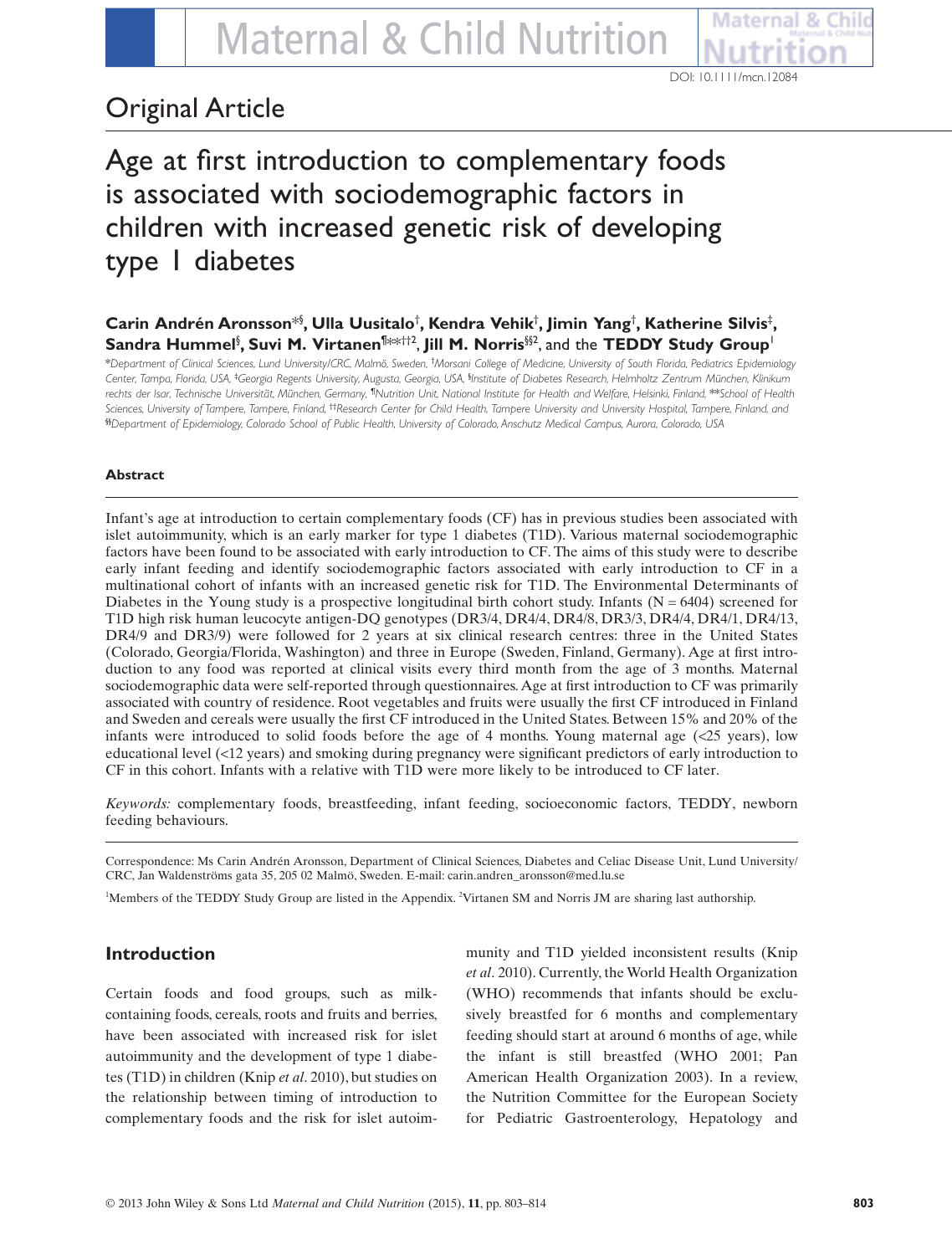Nutrition (ESPGHAN) recommended that complementary feeding should not be introduced before 17 weeks (4 months) and all infants should start complementary feeding by 26 weeks (6 months; Agostini *et al*. 2008). The ESPGHAN committee also highlights that it is wise to avoid both early and late introduction to gluten and to introduce gluten to the infant while it is still breastfed, to reduce the risk of T1D, celiac disease and wheat allergy (Agostini *et al*. 2008). Regardless of international recommendations, countries still have their own traditions and cultural habits and these may vary across regions. Furthermore, studies have reported that other factors may have an impact on timing of first introduction to solid foods i.e. complementary feeding (Alder *et al*. 2004; Gudnadottir *et al*. 2006; Scott *et al*. 2009; Scheiss *et al*. 2010; Erkkola *et al*. 2012). Both demographic factors (e.g. maternal age, maternal education and socioeconomic status) and behavioural factors (e.g. maternal smoking) are reported to influence breastfeeding duration and timing of first introduction to complementary foods (Yngve & Sjöström 2001; Wijndaele *et al*. 2009)*.* Factors often described as predictors for non-adherence with international infant feeding recommendations, often resulting in earlier introduction to complementary foods and consequently shorter duration of exclusive breastfeeding, are young maternal age, low maternal education and smoking during pregnancy (Lande *et al*. 2003; Gudnadottir *et al*. 2006; Erkkola *et al*. 2012)*.* Finally, timing of complementary food introduction may also be influenced by perinatal factors such as birthweight (Grote *et al*. 2011).

The aims of this study were to describe early infant feeding practices and to identify sociodemographic

factors associated with duration of breastfeeding and early introduction to complementary foods in a multinational cohort of infants with an increased genetic risk for islet autoimmunity and T1D.

## **Methods and materials**

The Environmental Determinants of Diabetes in the Young (TEDDY) is a prospective cohort study with a primary goal of identifying environmental causes of T1D. The study is comprised of six clinical research centres – three in the United States: Colorado, Georgia/Florida, Washington and three in Europe: Finland, Germany and Sweden. Detailed study design and methods have been previously published (TEDDY study group 2007, 2008). Infants are followed from birth until the T1D diagnosis is established, or until the child is 15 years old. A total of 424 788 newborns were screened at random for T1Dassociated human leucocyte antigen (HLA) genotypes, between September 2004 and February 2010 (Hagopian *et al*. 2011). HLA screening was performed by using either a dried blood spot punch or a small volume of whole blood. Screening blood sample was generally obtained at birth as a cord or as a capillary blood sample (heel, finger). Infants were eligible for the initial contact if they had one of the following HLA genotypes; DR3/4, DR4/4, DR4/8, DR3/3, DR4/4, DR4/1, DR4/13, DR4/9 and DR3/9. The last four genotypes were only applicable for infants with a first-degree relative (FDR i.e. mother, father or sibling) with T1D (Hagopian *et al*. 2011). The HLA screening at birth identified 21 589 eligible infants, of which 8677 were enrolled in the study (Hagopian *et al*. 2011). Infants were eligible for

#### **Key messages**

- Short breastfeeding duration is associated with determinants such as younger maternal age, low maternal education, smoking during pregnancy, single parenting and premature births.
- Age at first introduction to complementary foods are associated with country of residence, and early introduction (<4 months) to root vegetables, fruits and berries are common in Finland and Sweden.
- Early introduction to complementary foods is associated with smoking during pregnancy, younger maternal age, and low maternal education.
- In this study population at risk for T1D, families with T1D were more likely to delay timing of first introduction to solid foods compared with families with no T1D history.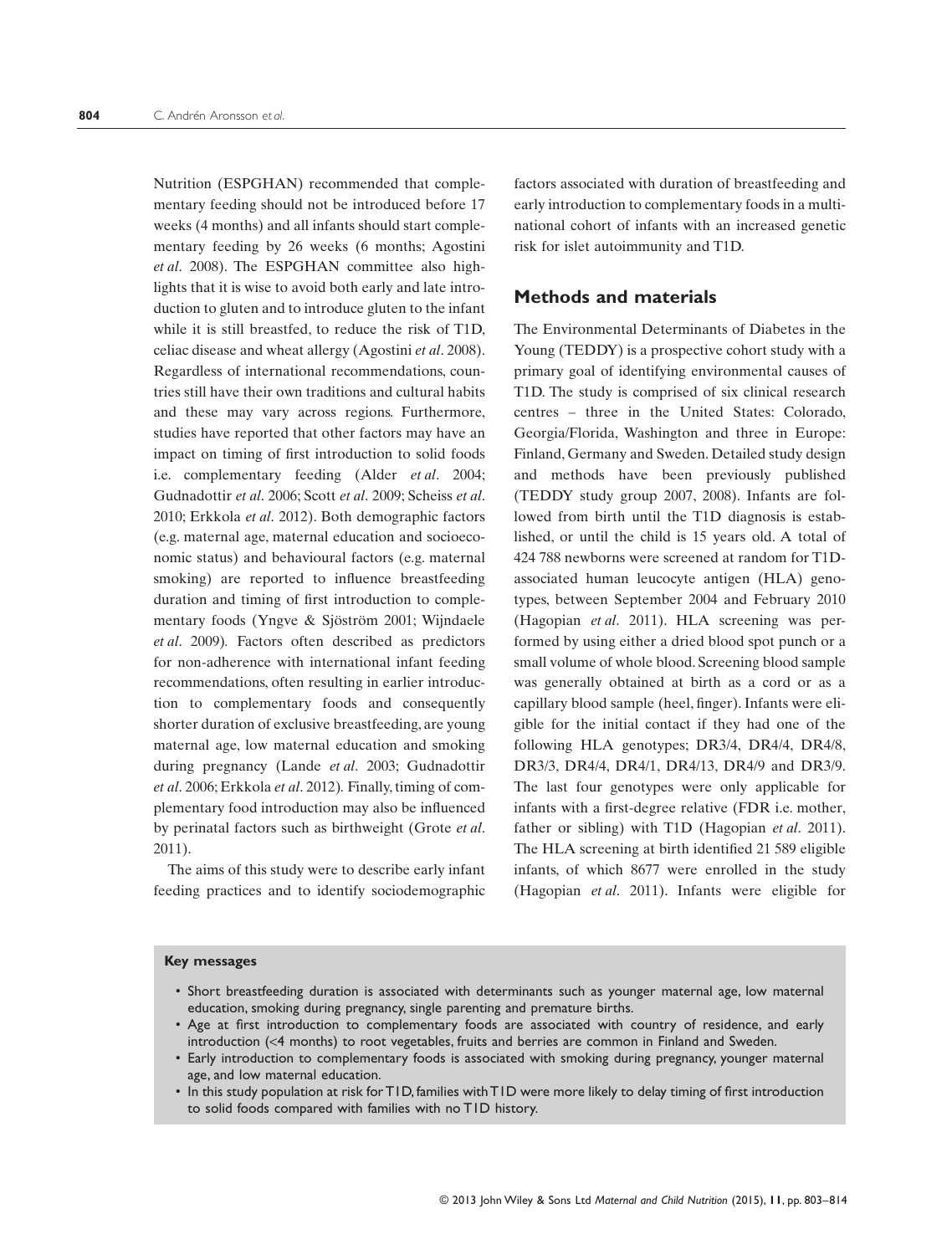enrolment if they were less than 4 months of age and a parent or primary caregiver gave informed consent. The children were followed four times per year for diet, infectious agents, other environmental exposures and autoimmunity status based on interviews, questionnaires, food records and blood samples for laboratory tests (TEDDY study group 2007).

In the present study, we analysed 6404/8677 (74%) children who had complete data. The following subjects were excluded: (i) subjects who left the study before the age of 2 years  $(n = 1935; 22\%)$ ; and (ii) subjects with missing data on breastfeeding duration, age at introduction of new foods or maternal sociodemographic data  $(n = 338; 4\%)$ . Reasons for excluding subjects not followed for the specific length of time were that questions regarding first introduction to complementary foods and breastfeeding duration were asked at each clinic visit during the first 2 years. Demographic characteristics of the excluded subjects showed a majority of younger mothers (<25 years), lower maternal education, single parenting, living in crowded household and smoking during pregnancy (data not shown).

Written informed consents were obtained for all study children from a parent or primary caretaker, separately, for genetic screening and participation in prospective follow-up. The study was approved by local Institutional Review Boards and is monitored by an External Advisory Board formed by the National Institutes of Health.

#### **Questionnaires**

Information about duration of exclusive or any breastfeeding and age at first introduction to new foods were collected every third month from the age of 3 months, through a specific booklet that was given to the parents or primary caregiver at study entry.The booklet was reviewed at each visit (at 6, 9, 12, 15, 18, 21 and 24 months of age) by the clinical staff. Breastfeeding behaviours, both exclusive and any (overall) breastfeeding were studied. Exclusive breastfeeding could include small amounts of nonnutritious drinks such as water, oral electrolyte solutions, tea and nutritional supplements (such as dietary supplements). Parental report on feeding practice at

the delivery hospital was taken into account in determining the duration of exclusive breastfeeding. Any breastfeeding was defined as breastfeeding even in small amounts in combination with other foods. Breastfeeding duration was expressed in weeks. Food groups selected for analysis were: cow's milk (including infant formulas containing milk protein; nonhydrolysed and partially hydrolysed milk protein; commercial baby foods containing milk or milk powder and other milk based products); fruits and berries, potatoes and root vegetables; cereals (rice, wheat, rye, oats, barley, buckwheat and millet); and gluten-containing cereals (wheat, rye, and barley). The infant's age at first introduction of any given food was expressed in weeks. Categorical variables were created to define early vs. late introduction to solid foods according to the definitions by the ESPGHAN Committee (Agostini *et al*. 2008). Early introduction is defined as being introduced before 17 weeks (4 months) and late introduction is defined as being introduced after 26 weeks (6 months) of age.

Maternal sociodemographic data were collected through questionnaires distributed at the clinical visits. Maternal age was defined as the women's age at time of delivery (<25.0, 25–29.9, 30–34.9 and  $\geq 35$ years). Birth order of the child (first born vs. others) was determined by the question to the mother 'Is this your first child?'. Marital status was categorized as married, cohabited and others (single, separated, divorced and widowed). Maternal education was recorded on a 10-category scale to accommodate for different education systems in each country, and then aggregated into two categories – basic primary education (primary school through some trade school) and higher education (completed trade school or higher) – to achieve comparability across all countries. Smoking and drinking during pregnancy was defined as 'yes' if reported, regardless of frequency, amount and duration. Crowding (residence density) was defined as number of persons in the household divided by the number of rooms in the house. Birthweight of the child was reported by the parents and measured in grams (g). Low birthweight (LBW) was defined as below 2500 g and high birthweight was defined as above 4000 g. Gestational age was reported by the mothers and birth before 37 weeks was defined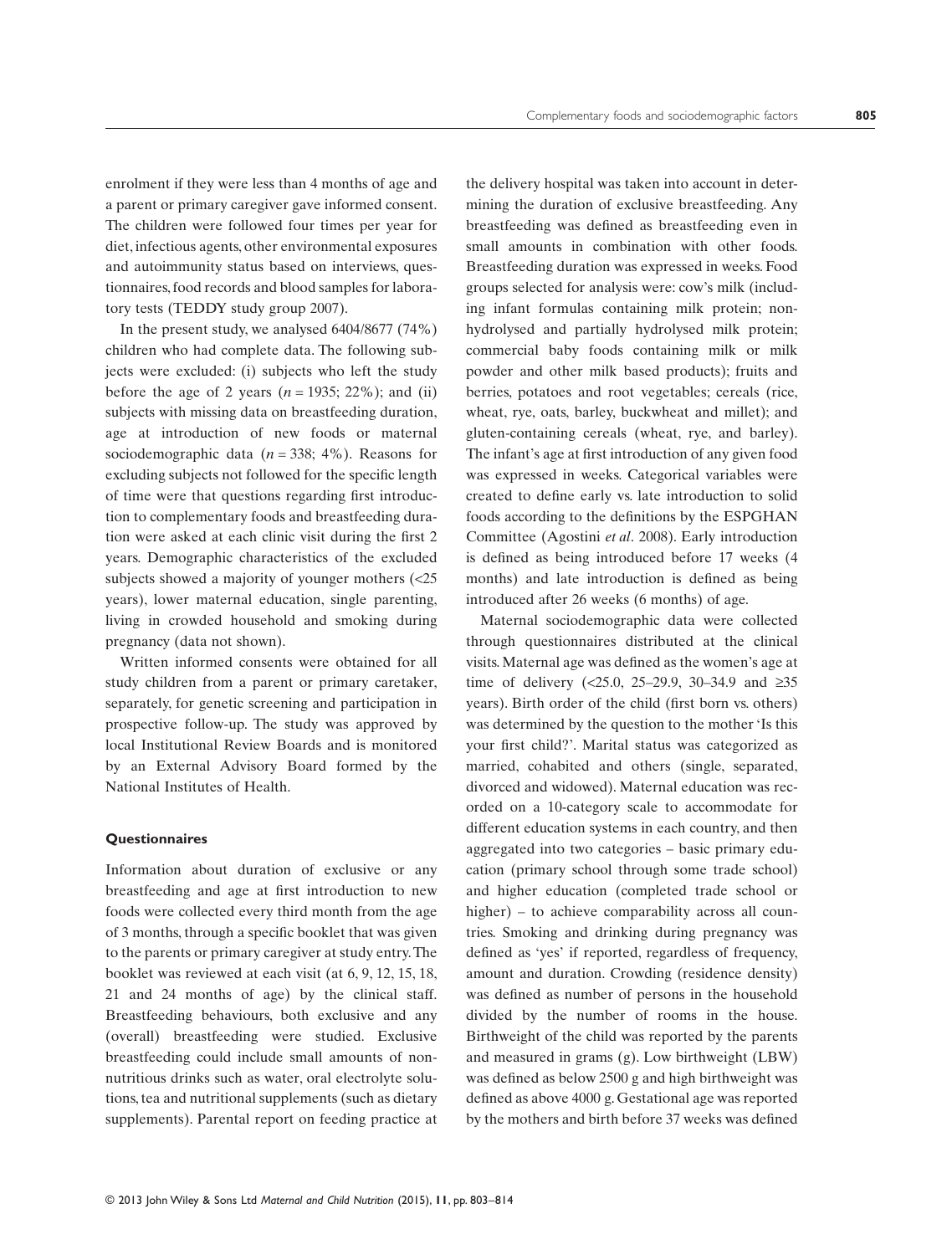as premature birth. FDR status was considered positive if the child had a relative (mother, father or sibling) with T1D.

#### **Statistics**

Data were analysed using the Statistical Analysis System Software (Version 9.2, SAS Institute, Cary, NC, USA). Categorical variables were analysed using Pearson's  $\chi^2$  tests. Continuous variables were tested using analysis of variance for differences in means or the Kruskal–Wallis test for differences between medians. Medians are presented as median (quartile 1 – quartile 3). Stratified Cox proportional hazard models (stratified for country of residence) were used to estimate the hazards ratio for duration of breastfeeding (any or exclusive) and introduction of foods (cow's milk, root vegetables, fruits and berries, cereals, and gluten-containing cereals). The US population was chosen as reference variable because of being the largest sample population. Multivariable Cox models were adjusted for maternal age, birth order (first child or not), mother's marital status, maternal education, smoking during pregnancy, alcohol use during pregnancy, residence density (crowding), gender of child, child's birthweight, gestational age and T1D FDR-status. Efron's method for tied survival times were employed in the Cox analysis.

# **Results**

The distribution of characteristics of the study population across four countries is provided in Table 1.The majority of the participating mothers (81%) had a high school degree or more. Nearly half of the women were primiparous, with the TEDDY child being their first child. Consumption of alcohol, even small amounts counted, was common during pregnancy, especially in Germany where 49% of the mothers reported having had alcoholic drinks during pregnancy. About 11% reported smoking either at some point or during the entire pregnancy. Only 8.6% lived in crowded conditions. Five per cent of the infants in the TEDDY-study were born premature, ranging from 4% in Finland to 7% in the United States.

#### **Breastfeeding duration and associated factors**

Breastfeeding duration (exclusive and any), measured in weeks, differed between the participating countries in TEDDY (Table 2). The exclusive breastfeeding duration in the United States was significantly shorter than in the European countries and the Swedish infants were exclusively breastfed for the longest period of time, 4 weeks (median). For any breastfeeding, the Finnish infants were breastfed for the longest duration, 38.7 weeks (8.9 months).

In the multivariate analysis, breastfeeding habits differed by country of residence (Table 3). Predictors for short duration of breastfeeding (both exclusive and any) were low maternal education, smoking during pregnancy, born premature and single parenting. LBW was only associated with short duration of any breastfeeding. A first-born infant was more likely to be exclusively breastfed for a shorter duration than infants with older siblings [hazards ratio (HR) 1.22, confidence interval (CI) 95% 1.16, 1.29]. Low maternal age (<25 years) was an additional predictor for shorter duration of any breastfeeding (HR 1.51, CI 95% 1.36, 1.67). Finally, if the mother were living in a crowded house, she was more likely to breastfeed longer (HR 0.81, CI 95% 0.74, 0.89).

## **Timing of introduction to complementary foods and associated factors**

Age at first introduction to complementary foods differed between the participating countries in TEDDY (Table 2). Median age at first introduction to cow's milk was 3 weeks in this study. However, the infants in the United States were introduced to cow's milk significantly earlier (at the age of 1 week) than infants in the European countries. Root vegetables, fruits and berries, and cereals were introduced approximately at the same age to the infants, on average at 21 weeks (5 months). Swedish and Finnish infants were introduced the earliest to root vegetables, and fruit and berries compared with US and German infants. Cereals were first included into an infant's diet at the age of 19.6 weeks (4.5 months) in the United States and in Sweden, which was significantly earlier as compared with the other countries. Swedish infants were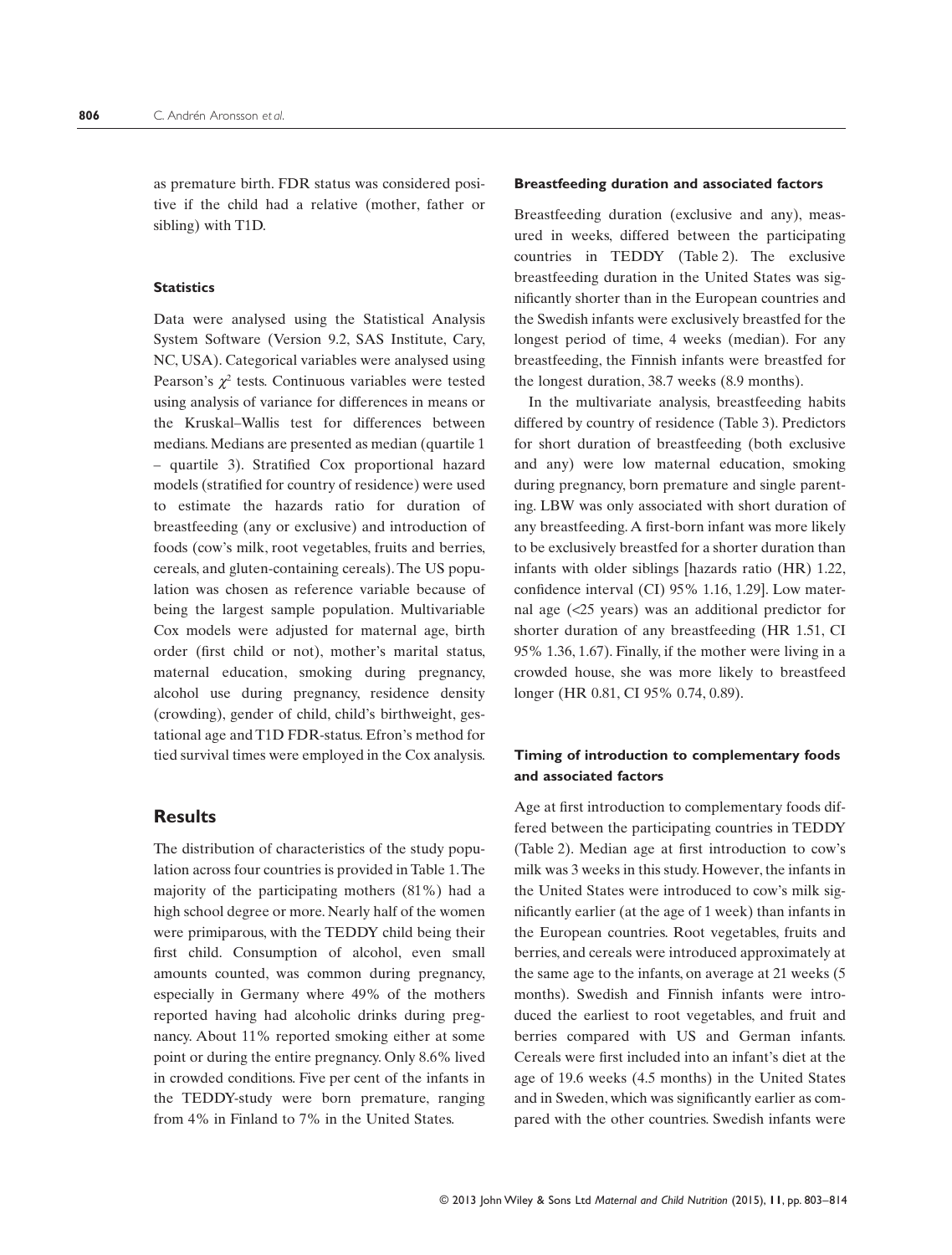|                                   | All<br>$n = 6404$ | <b>United States</b><br>$n = 2540$ | Sweden<br>$n = 2005$ | Finland<br>$n = 1445$ | Germany    |                  |
|-----------------------------------|-------------------|------------------------------------|----------------------|-----------------------|------------|------------------|
|                                   |                   |                                    |                      |                       | $n = 414$  | $\boldsymbol{P}$ |
| Maternal age, $n$ (%)             |                   |                                    |                      |                       |            |                  |
| < 25.0                            | 687 (10.7)        | 327 (12.9)                         | 154(7.7)             | 177(12.2)             | 29(7.0)    | < 0.0001         |
| $25.0 - 29.9$                     | 1867 (29.1)       | 647 (25.5)                         | 607(30.3)            | 515 (35.6)            | 98 (23.7)  |                  |
| $30.0 - 34.9$                     | 2328 (36.4)       | 878 (34.5)                         | 805 (40.1)           | 481 (33.3)            | 164(39.6)  |                  |
| $\geq 35.0$                       | 1522 (23.8)       | 688 (27.1)                         | 439 (21.9)           | 272 (18.8)            | 123(29.7)  |                  |
| Mothers first child, $n$ (%)      |                   |                                    |                      |                       |            |                  |
| Yes                               | 2879 (45.0)       | 1066(42.0)                         | 955 (47.6)           | 653 (45.2)            | 205(49.5)  | 0.0004           |
| Marital status, $n$ (%)           |                   |                                    |                      |                       |            |                  |
| Married                           | 4451 (69.5)       | 2168 (85.4)                        | 966 (48.2)           | 980 (67.8)            | 337 (81.4) | < 0.0001         |
| Cohabit                           | 1709 (26.7)       | 232(9.1)                           | 998 (49.8)           | 416 (28.8)            | 63(15.2)   |                  |
| Single, divorced, widow           | 244(3.8)          | 140(5.5)                           | 41 $(2.0)$           | 49(3.4)               | 14(3.4)    |                  |
| Maternal education, $n$ (%)       |                   |                                    |                      |                       |            |                  |
| Basic primary                     | 1190 (18.6)       | 350 (13.8)                         | 659 (32.9)           | 132(9.1)              | 49 (11.8)  | < 0.0001         |
| High school or more               | 5214 (81.4)       | 2190 (86.2)                        | 1346 (67.1)          | 1313 (90.9)           | 365 (88.2) |                  |
| Smoked during pregnancy, $n$ (%)  |                   |                                    |                      |                       |            |                  |
| Yes                               | 686 (10.7)        | 209(8.2)                           | 229(11.4)            | 181 (12.5)            | 67(16.2)   | < 0.0001         |
| Alcohol during pregnancy, $n$ (%) |                   |                                    |                      |                       |            |                  |
| Yes                               | 2242 (35.0)       | 1027(40.4)                         | 570 (28.4)           | 444 (30.7)            | 201(48.6)  | < 0.0001         |
| Crowding, $n$ (%)                 |                   |                                    |                      |                       |            |                  |
| $\leq 1$ people per room          | 5850 (91.4)       | 2342 (92.2)                        | 1864 (93.0)          | 1284 (88.8)           | 360 (87.0) | < 0.0001         |
| >1 people per room                | 554 (8.6)         | 198 (7.8)                          | 141(7.0)             | 161(11.2)             | 54 (13.0)  |                  |
| Sex, $n$ (%)                      |                   |                                    |                      |                       |            |                  |
| Girls                             | 3114 (48.6)       | 1223(48.1)                         | 981 (48.9)           | 709 (49.1)            | 201(48.6)  | 0.9368           |
| Birthweight $(g)$ , $n$ $(\%)$    |                   |                                    |                      |                       |            |                  |
| < 2500                            | 365(5.7)          | 252(9.9)                           | 50(2.5)              | 47(3.2)               | 16(3.9)    | < 0.0001         |
| 2500-3999                         | 4991 (77.9)       | 1995 (78.6)                        | 1522 (75.9)          | 1125 (77.9)           | 349 (84.3) |                  |
| $\geq 4000$                       | 1048 (16.4)       | 293 (11.5)                         | 433 $(21.6)$         | 273 (18.9)            | 49 (11.8)  |                  |
| Gestational age, weeks, $n$ (%)   |                   |                                    |                      |                       |            |                  |
| Premature (<37 weeks)             | 341(5.3)          | 168(7.1)                           | 88 (4.4)             | 59 $(4.1)$            | 26(6.3)    | < 0.0001         |
| Normal (37-42 weeks)              | 5932 (92.8)       | 2360 (93.1)                        | 1823 (91.0)          | 1362 (94.3)           | 387 (93.7) |                  |
| Postmature (>42 weeks)            | 112(1.9)          | 6(0.2)                             | 93(4.6)              | 23(1.6)               | 0(0.0)     |                  |
| Child with T1D FDR, $n$ (%)       |                   |                                    |                      |                       |            |                  |
| Yes                               | 742 (11.6)        | 296 (11.6)                         | 137(6.8)             | 136(9.4)              | 173 (41.8) | < 0.0001         |

**Table 1.** Sociodemographic characteristics of mothers and their infants participating in The Environmental Determinants of Diabetes in the Young Study for 2 years or more

T1D FDR, first-degree relative (i.e. mother, father or sibling) with type 1 diabetes.

introduced to gluten-containing cereals (wheat, rye, barley) significantly earlier compared with the other countries, at the age of 21.7 weeks (5 months; Table 2).

When using the ESPGHAN committee's cut-offs for defining early introduction to complementary foods, substantial country differences were seen in age at first introduction to foods (Fig. 1). The overall proportion of infants introduced to potatoes and roots early, before 4 months of age, was 17%, being higher in Finland (27.0%) and Sweden (22.0%) than in Germany (12.1%) and in the United States (9.1%). Before 4 months of age, 19.7% of the infants were introduced to fruit and berries, 16.4% to cereals, and 5.9% to gluten-containing cereals. In the United States, 25.4% of the infants were introduced to cereals before 4 months, compared with 14.0% in Sweden, and less than 10.0% in Finland (5.6%) and Germany (8.4%). In Germany, only 9% of the infants were introduced to fruits and berries before 4 months of age compared with the other countries: the United States (20.5%), Finland (24.0%) and Sweden (18.0%). In Sweden, 11% of the infants were introduced to glutencontaining cereals before 4 months of age, which is a clearly larger proportion compared with the United States (3.8%), Finland (3.2%) and Germany (4.6%).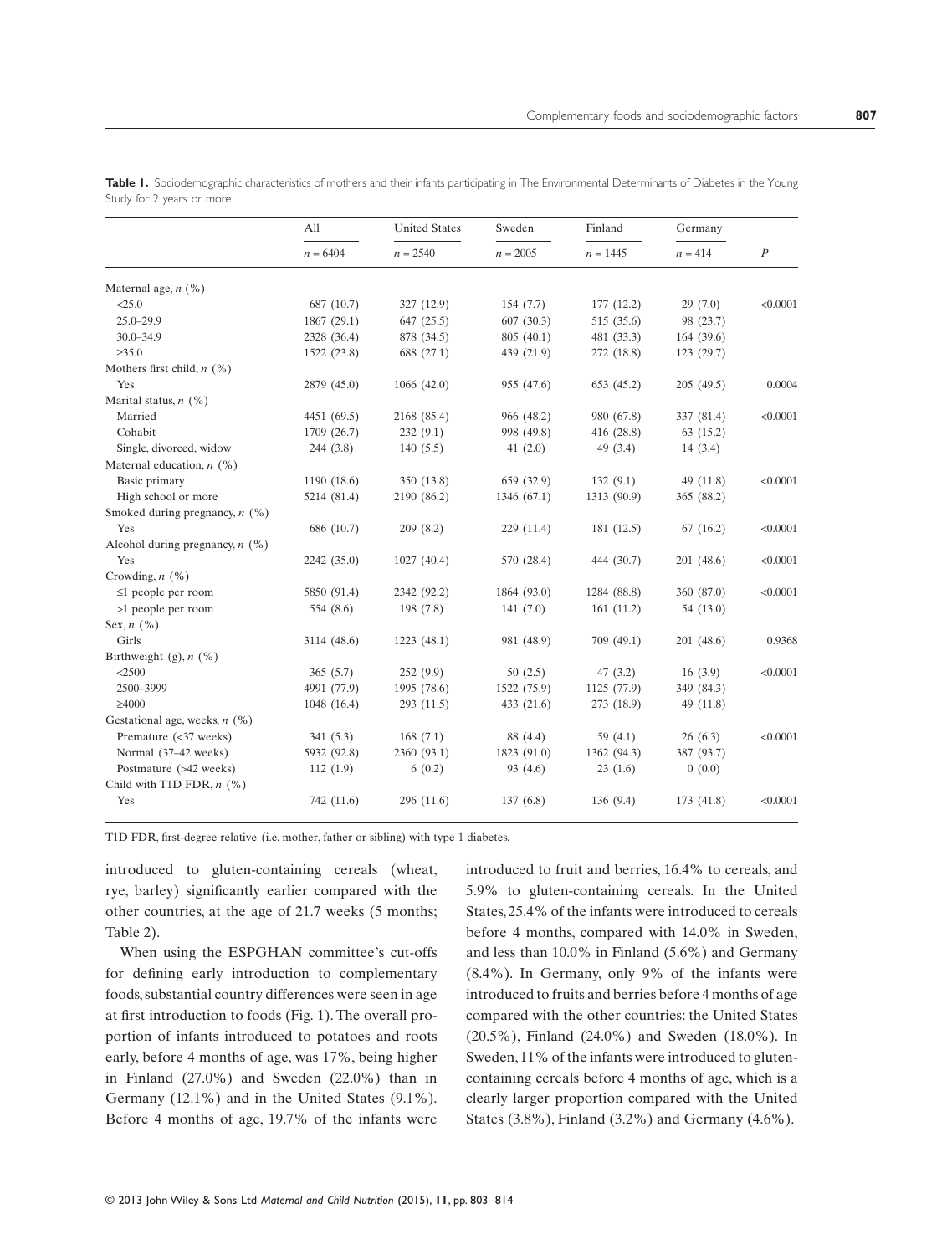|                                  | All               | <b>United States</b>  | Sweden            | Finland               | Germany              | $P$ -value* |
|----------------------------------|-------------------|-----------------------|-------------------|-----------------------|----------------------|-------------|
|                                  | $n = 6404$        | $n = 2540$            | $n = 2005$        | $n = 1445$            | $n = 414$            |             |
|                                  | Median $(Q1,Q3)$  | Median $(Q1,Q3)$      | Median $(Q1,Q3)$  | Median $(Q1,Q3)$      | Median $(Q1,Q3)$     |             |
| Breastfeeding duration, weeks    |                   |                       |                   |                       |                      |             |
| Exclusive                        | 2.0(0.07, 13.0)   | 1.0(0.07, 8.0)        | 4.0(0.07, 16.0)   | 3.0(0.07, 13.0)       | 3.5(0.07, 21.7)      | < 0.0001    |
| Any                              | 33.0(12.0, 52.1)  | $30.4$ $(8.0, 53.7)$  | 31.6 (17.4, 43.4) | 38.7(21.0, 54.0)      | 32.1(10.0, 48.1)     | < 0.0001    |
| Age at first introduction, weeks |                   |                       |                   |                       |                      |             |
| Cow's milk                       | 3.0(0.07, 17.4)   | 1.0(0.07, 12.0)       | 4.0(0.07, 17.4)   | 4.3(1.0, 21.7)        | $6.0$ $(0.07, 26.1)$ | < 0.0001    |
| Potatoes and roots               | 19.6 (17.4, 23.8) | 23.8 (19.6, 26.1)     | 17.4 (17.4, 19.6) | $17.4$ $(16.0, 21.7)$ | 23.8 (19.6, 26.1)    | < 0.0001    |
| Fruits and berries               | 21.7(17.4, 26.1)  | 21.7(17.4, 26.1)      | 19.6 (17.4, 21.7) | 19.6 (17.4, 23.8)     | 26.1 (21.7, 29.3)    | < 0.0001    |
| Cereals                          | 21.7 (17.4, 23.8) | 19.6(16.0, 23.8)      | 19.6 (17.4, 21.7) | 21.7(21.7, 26.1)      | 26.1(21.7, 30.4)     | < 0.0001    |
| Gluten-containing cereals        | 26.1(21.7, 30.4)  | $30.4$ $(26.1, 34.8)$ | 21.7 (17.4, 23.8) | 26.1 (23.8, 30.4)     | 30.4(26.1, 37.0)     | < 0.0001    |
|                                  |                   |                       |                   |                       |                      |             |

Table 2. Breastfeeding duration (weeks) and age at first introduction to complementary foods (weeks), in children (0-24 months of age) in the multinational The Environmental Determinants of Diabetes in the Young study

\*Kruskal–Wallis test was used to test the difference between countries. The earliest introduction to complementary food has been bolded.

Country of residence and smoking during pregnancy were two factors associated with early introduction to all selected food groups in this study (Table 4). Maternal age (<30 years) was associated with early introduction to all selected foods except for cow's milk; whereas the youngest age group (<25 years) had the highest probability to introduce cow's milk early to their infant's diet. Marital status such as single parenthood (single, divorced, widow) were a predictor for early introduction to cow's milk (HR 1.45, CI 95% 1.27, 1.65), root vegetables (HR 1.24, CI 95% 1.08, 1.41), fruits (HR 1.15, CI 95% 1.00, 1.32) and cereals (HR 1.24, CI 95% 1.08, 1.42). Low maternal education was a predictor for early introduction to cow's milk (HR 1.24, CI 95% 1.15, 1.33), fruits and berries (HR 1.21, CI 95% 1.13, 1.30), potatoes and roots (HR 1.10, CI 95% 1.03, 1.19), and cereals (HR 1.13, CI 95% 1.05, 1.21). Compared with girls, boys were more likely to be introduced earlier to foods like potatoes and roots, fruits and berries, and cereals. Premature infants (gestational age <37 weeks) were more likely to be introduced to cow's milk earlier than infants with gestational age  $\geq 37-42$  weeks (HR 1.76, CI 95% 1.56, 1.99). LBW (<2500 g) was not associated with early introduction to complementary foods in this study. Infants with a family member with T1D (parent and/or sibling) were more likely to be introduced later to foods such as potatoes and roots (HR 0.87, CI 95% 0.80, 0.95), fruits and berries (HR

0.91, CI 95% 0.84, 0.99), cereals (HR 0.88, CI 95% 0.82, 0.96), and gluten-containing cereals (HR 0.89, CI 95% 0.82, 0.97).

# **Discussion**

In this multinational prospective cohort study, we collected information about sociodemographic characteristics, breastfeeding duration and timing of first introduction to complementary foods during the first 2 years of life in infants that were screened for T1D high risk HLA-DQ genotypes.

International infant feeding recommendations were unchanged during the enrolment period in TEDDY (2004–2010); exclusive breastfeeding for 6 months with introduction of complementary foods and continued breastfeeding thereafter (WHO 2001). Also, all TEDDY countries have statements in their national recommendations that introduction to complementary feeding (tasting portions) should not occur earlier than 4 months of age and preferable when the child is still breastfed (Erkkola *et al*. 2005; Grummer-Strawn *et al*. 2008; Pflüger *et al*. 2010; Hörnell *et al*. 2013). Country of residence was the strongest determinant of early introduction to complementary foods. Both the age at first introduction to complementary foods (Table 2) and the proportion of infants introduced before the age of 4 months (Fig. 1) revealed country differences in first complementary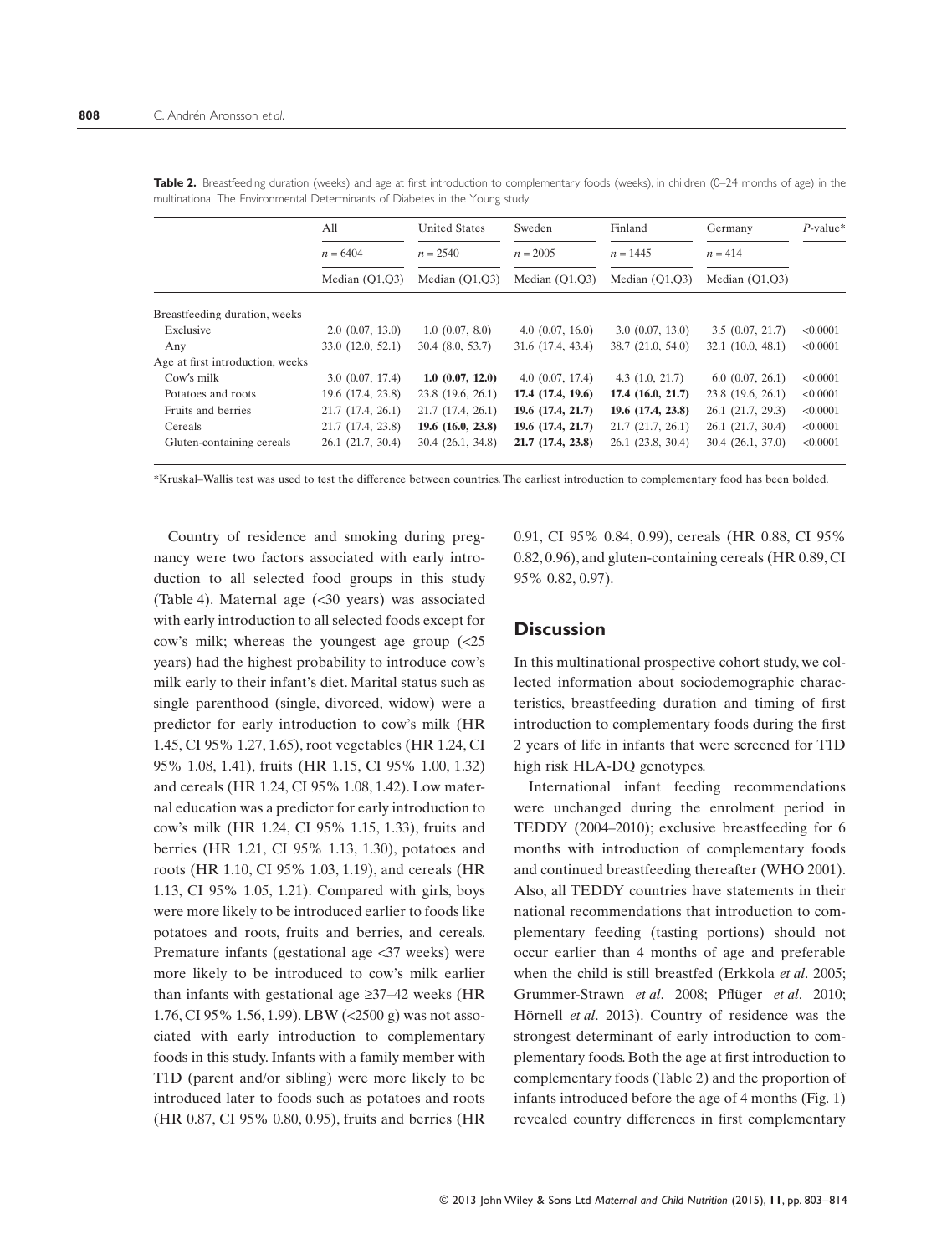|                          | Exclusive<br>breastfeeding | Any<br>breastfeeding      |  |
|--------------------------|----------------------------|---------------------------|--|
|                          | HR (95% CI)                | HR (95% CI)               |  |
| Maternal factors         |                            |                           |  |
| Country                  |                            |                           |  |
| <b>United States</b>     | 1.0                        | 1.0                       |  |
| Sweden                   | $0.85(0.80, 0.90)$ ***     | $1.28$ $(1.21, 1.36)$ *** |  |
| Finland                  | $0.81$ $(0.76, 0.86)$ ***  | 0.99(0.93, 1.06)          |  |
| Germany                  | $0.54$ $(0.49, 0.61)$ ***  | $1.12$ $(1.01, 1.25)$ *   |  |
| Maternal age, years      |                            |                           |  |
| < 25.0                   | 0.99(0.90, 1.10)           | $1.51$ $(1.36, 1.67)$ *** |  |
| $25.0 - 29.9$            | 0.97(0.91, 1.05)           | $1.34$ $(1.25, 1.44)$ *** |  |
| $30.0 - 34.9$            | 0.94(0.88, 1.00)           | $1.17$ $(1.10, 1.25)$ *** |  |
| $\geq 35.0$              | 1.0                        | 1.0                       |  |
| Mothers first child      |                            |                           |  |
| Yes                      | $1.22$ $(1.16, 1.29)$ ***  | 1.04(0.99, 1.10)          |  |
| No                       | 1.0                        | 1.0                       |  |
| Marital status           |                            |                           |  |
| Married                  | 1.0                        | 1.0                       |  |
| Cohabit                  | $1.07$ $(1.01, 1.14)$ *    | 1.06(0.99, 1.13)          |  |
| Others                   | $1.37$ $(1.20, 1.57)$ ***  | $1.18$ $(1.03, 1.35)$ *   |  |
| Maternal education       |                            |                           |  |
| Basic primary            | $1.24$ $(1.15, 1.33)$ ***  | 1.34 (1.24, 1.44)***      |  |
| Trade school or higher   | 1.0                        | 1.0                       |  |
| Smoking during pregnancy |                            |                           |  |
| Yes                      | $1.22$ $(1.12, 1.32)$ ***  | $1.38$ $(1.27, 1.50)$ *** |  |
| N <sub>0</sub>           | 1.0                        | 1.0                       |  |
| Alcohol during pregnancy |                            |                           |  |
| Yes                      | $0.92$ $(0.88, 0.97)$ **   | 0.96(0.91, 1.01)          |  |
| N <sub>0</sub>           | 1.0                        | 1.0                       |  |
| Crowding                 |                            |                           |  |
| $\leq$ 1 people per room | 1.0                        | 1.0                       |  |
| >1 people per room       | $0.96$ $(0.88, 1.05)$      | $0.81$ $(0.74, 0.89)$ *** |  |
| Infant factors           |                            |                           |  |
| Sex                      |                            |                           |  |
| Girls                    | 1.0                        | 1.0                       |  |
| <b>Boys</b>              | 1.05(0.99, 1.10)           | 1.00(0.96, 1.06)          |  |
| Birthweight (g)          |                            |                           |  |
| $<$ 2500                 | 1.10(0.98, 1.24)           | $1.28$ $(1.14, 1.43)$ *** |  |
| 2500-3999                | 1.0                        | 1.0                       |  |
| $\geq 4000$              | 1.03(0.96, 1.11)           | 0.96(0.90, 1.03)          |  |
| Gestational age          |                            |                           |  |
| Premature (<37 weeks)    | $1.75$ $(1.55, 1.98)$ ***  | 1.32 (1.18, 1.49)***      |  |
| Normal (37-42 weeks)     | 1.0                        | 1.0                       |  |
| Postmature (>42 weeks)   | 1.15(0.96, 1.38)           | $0.89$ $(0.75, 1.07)$     |  |
| Child with T1D FDR       |                            |                           |  |
| Yes                      | 0.99(0.92, 1.08)           | 0.99(0.91, 1.07)          |  |
| No                       | 1.0                        | 1.0                       |  |

**Table 3.** Multivariable analysis of sociodemographic predictors for shorter duration of breastfeeding (exclusive and any)

T1D FDR, first-degree relative (i.e. mother, father or sibling) with type 1 diabetes; HR, hazards ratio; CI, confidence interval. \**P* < 0.05, \*\**P* < 0.01, \*\*\**P* < 0.0001. The models included all covariates presented in the table.

foods. In Finland and Sweden, it was common to introduce potatoes or other root vegetables, and fruits and berries, around the age of 4 months. In the United States, most often rice cereals were the first comple-

mentary foods introduced. Less than 10% of the infants from Germany were introduced to complementary foods before the age of 4 months. This corresponds well with a German report, which showed that only 16% of the infants in Bavaria, a German region, were introduced to complementary foods before the age of 5 months (Rebhan *et al*. 2009). The most noticeable country difference was seen in introduction to gluten-containing cereals. Infants in Sweden were four times more likely to be introduced earlier to gluten-containing cereals than infants in the United States. This is probably due to the Swedish tradition to feed infants with wheat- and rye-based porridges and gruels. So, despite international and national recommendations and guidelines, the timing of first introduction of complementary foods differs by country.

Maternal smoking is a strong determinant for shorter duration of breastfeeding and consequently early introduction to complementary foods. Smoking is also associated with sociodemographic factors such as low education level and low socioeconomic status. A study from the United States, describing psychosocial differences between smokers and non-smokers during pregnancy found that women who smoked during pregnancy were more likely to report that they experienced stress, negative paternal support, low self-efficacy, less social support and conscientiousness, and that they had lower perceived social standing compared with those who did not smoke (Maxson *et al*. 2012). The association between smoking and short duration of breastfeeding and early introduction to complementary foods may originate from both psychosocial and biological factors. Smoking mothers are often less health conscious, but they may also be unable to produce adequate amounts of breast milk during pregnancy and post-partum (Vio *et al*. 1991). The findings in our study regarding smoking during pregnancy and early infant feeding practices are consistent with other studies (Lande *et al*. 2003; Gudnadottir *et al*. 2006; Rebhan *et al*. 2009; Scott *et al*. 2009; Erkkola *et al*. 2012). Results from a systematic review lists maternal smoking as one of the strongest predictors associated with early introduction to complementary foods (Wijndaele *et al*. 2009). In a German study with a similar study population as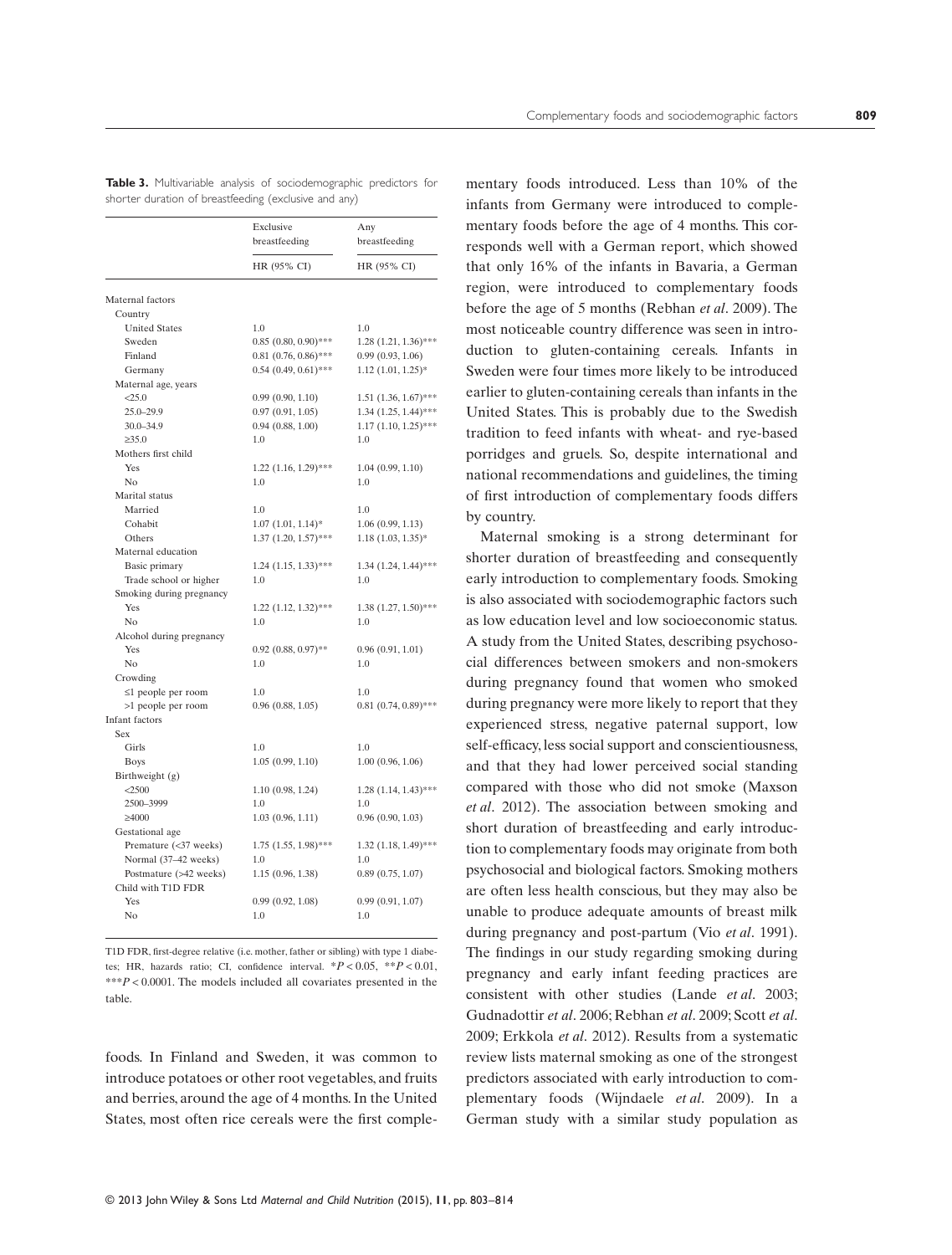

Fig. 1. Country-specific differences in timing of introduction to complementary foods with cut-offs defined by the European Society for Pediatric Gastroenterology, Hepatology and Nutrition's complementary feeding recommendations.

TEDDY, i.e. infants with increased genetic and familiar risk for T1D, it was shown that infants to mothers who smoked were introduced to complementary foods earlier than infants of non-smoking mothers (Pflüger *et al*. 2010.)

Male gender has been associated with early introduction of complementary foods in some studies (Lande *et al*. 2003; Alder *et al*. 2004; Virtanen *et al*. 2006; Grote *et al*. 2011; Erkkola *et al*. 2012), but not in all (Rebhan *et al*. 2009; Scott *et al*. 2009).The Diabetes Prediction and Prevention study from Finland (Virtanen *et al*. 2006) found that boys were introduced to roots, fruits and berries earlier than girls and in four other studies, boys were more likely to receive complementary foods earlier than girls (Lande *et al*. 2003; Alder *et al*. 2004; Grote *et al*. 2011; Erkkola *et al*. 2012). Mother's reasons for earlier introduction to complementary foods to boys may vary. The expression 'boys need more' has been mentioned in some reports and refers to mother's perception of their infant's needs (Wijndaele *et al*. 2009)*.* Scott *et al*. (2009) reported that the main reason for the mothers to introduce complementary foods before 4 months was that they thought that their infants needed complementary foods or that they were ready for them (i.e. a 'baby-led' reason). In our study, foods like roots,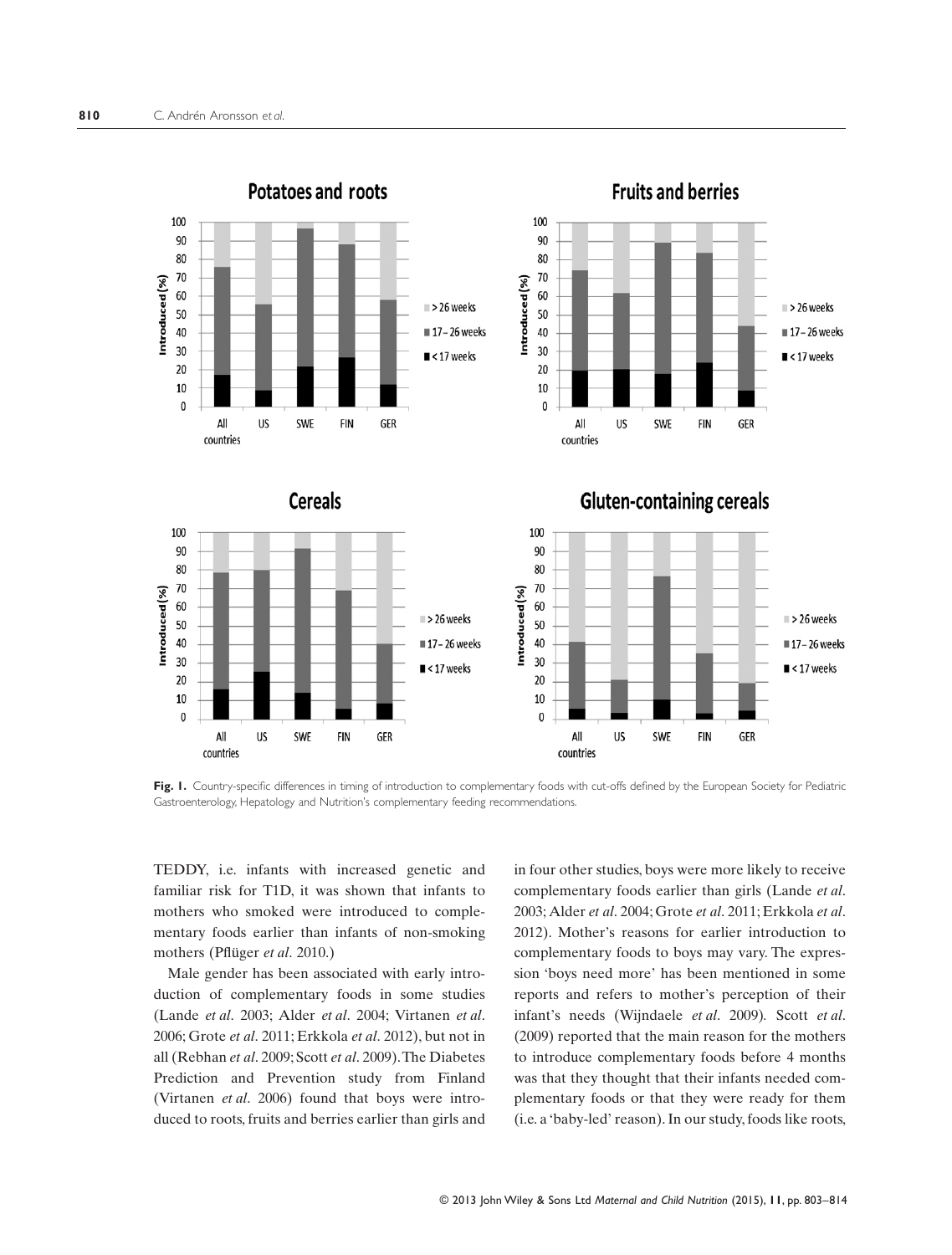|                                              | Cow milk                  | Potatoes and roots        | Fruit and berries         | Cereals                   | Gluten<br>HR (95% CI)     |  |
|----------------------------------------------|---------------------------|---------------------------|---------------------------|---------------------------|---------------------------|--|
|                                              | HR (95% CI)               | HR (95% CI)               | HR (95% CI)               | HR (95% CI)               |                           |  |
| Maternal factors                             |                           |                           |                           |                           |                           |  |
| Country                                      |                           |                           |                           |                           |                           |  |
| <b>United States</b>                         | 1.0                       | 1.0                       | 1.0                       | 1.0                       | 1.0                       |  |
| Sweden                                       | 1.03(0.97, 1.10)          | $3.35$ $(3.15, 3.58)$ *** | $1.68$ $(1.58, 1.78)$ *** | $1.23$ $(1.16, 1.31)$ *** | 4.48 (4.20, 4.78)***      |  |
| Finland                                      | $0.78$ $(0.73, 0.83)$ *** | 2.29 (2.14, 2.44)***      | $1.55$ $(1.45, 1.65)$ *** | $0.59$ $(0.56, 0.64)$ *** | $1.38$ $(1.29, 1.48)$ *** |  |
| Germany                                      | $0.72$ $(0.65, 0.80)$ *** | 0.99(0.89, 1.10)          | $0.59$ $(0.53, 0.65)$ *** | $0.35$ $(0.31, 0.39)$ *** | $0.79(0.71, 0.88)$ ***    |  |
| Maternal age, years                          |                           |                           |                           |                           |                           |  |
| <25.0                                        | 1.01(0.92, 1.12)          | $1.38$ $(1.24, 1.52)$ *** | $1.44$ $(1.30, 1.60)$ *** | $1.46$ $(1.32, 1.61)$ *** | $1.44$ $(1.30, 1.59)$ *** |  |
| 25.0-29.9                                    | 1.00(0.93, 1.08)          | $1.22$ $(1.13, 1.30)$ *** | $1.23$ $(1.14, 1.32)$ *** | $1.26$ $(1.17, 1.35)$ *** | $1.15$ $(1.08, 1.24)$ *** |  |
| 30.0-34.9                                    | 0.96(0.90, 1.03)          | 1.04(0.98, 1.11)          | 1.04(0.98, 1.11)          | $1.07$ $(1.00, 1.14)$ *   | 1.04(0.98, 1.12)          |  |
| $\geq 35.0$                                  | 1.0                       | 1.0                       | 1.0                       | 1.0                       | 1.0                       |  |
| Mothers first child                          |                           |                           |                           |                           |                           |  |
| Yes                                          | $1.17$ $(1.10, 1.23)$ *** | $1.10 (1.05, 1.16)$ **    | $1.02$ $(0.97, 1.08)$     | 1.04(0.99, 1.00)          | 0.96(0.91, 1.01)          |  |
| No                                           | 1.0                       | 1.0                       | 1.0                       | 1.0                       | 1.0                       |  |
| Marital status                               |                           |                           |                           |                           |                           |  |
| Married                                      | 1.0                       | 1.0                       | 1.0                       | 1.0                       | 1.0                       |  |
| Cohabit                                      | $1.10$ $(1.03, 1.17)$ **  | 1.05(0.99, 1.12)          | 1.02(0.96, 1.09)          | 1.00(0.94, 1.07)          | $1.07$ $(1.00, 1.14)$ *   |  |
| Others                                       | $1.45$ $(1.27, 1.65)$ *** | $1.24$ $(1.08, 1.41)$ **  | $1.15$ $(1.00, 1.32)$ *   | $1.24$ $(1.08, 1.42)$ **  | 0.99(0.86, 1.14)          |  |
| Maternal education                           |                           |                           |                           |                           |                           |  |
| Basic primary                                | $1.24$ $(1.15, 1.33)$ *** | $1.10 (1.03, 1.19)$ **    | $1.21$ $(1.13, 1.30)$ *** | $1.13$ $(1.05, 1.21)$ **  | 1.05(0.98, 1.12)          |  |
| Trade school or higher                       | 1.0                       | 1.0                       | 1.0                       | 1.0                       | 1.0                       |  |
| Smoking during pregnancy                     |                           |                           |                           |                           |                           |  |
| Yes                                          | $1.23$ $(1.13, 1.34)$ *** | $1.34$ $(1.24, 1.46)$ *** | $1.45$ $(1.33, 1.58)$ *** | $1.29$ $(1.18, 1.40)$ *** | $1.22$ $(1.12, 1.32)$ *** |  |
| N <sub>o</sub>                               | 1.0                       | 1.0                       | 1.0                       | 1.0                       | 1.0                       |  |
| Alcohol during pregnancy                     |                           |                           |                           |                           |                           |  |
| Yes                                          | $0.94$ $(0.89, 0.99)$ *   | 1.01(0.96, 1.07)          | 0.99(0.94, 1.04)          | 1.00(0.95, 1.06)          | $1.01$ $(0.96, 1.07)$     |  |
| No                                           | 1.0                       | 1.0                       | 1.0                       | 1.0                       | 1.0                       |  |
| Crowding                                     |                           |                           |                           |                           |                           |  |
| $\leq 1$ of people / room                    | 1.0                       | 1.0                       | 1.0                       | 1.0                       | 1.0                       |  |
| >1 of people / room                          | 1.0(0.87, 1.04)           | $0.93$ $(0.85, 1.02)$     | 0.97(0.89, 1.07)          | $0.90(0.83, 0.99)*$       | 0.94(0.86, 1.03)          |  |
| Infant factors                               |                           |                           |                           |                           |                           |  |
| Sex                                          |                           |                           |                           |                           |                           |  |
| Girls                                        | 1.0                       | 1.0                       | 1.0                       | 1.0                       | 1.0                       |  |
| <b>Boys</b>                                  | 1.05(1.00, 1.10)          | $1.08$ $(1.03, 1.14)$ **  | $1.08$ $(1.02, 1.13)$ **  | $1.09$ $(1.04, 1.15)$ **  | 1.01(0.96, 1.06)          |  |
| Birthweight (g)                              |                           |                           |                           |                           |                           |  |
| $<$ 2500                                     | 1.09(0.97, 1.23)          | 1.01(0.90, 1.14)          | 1.00(0.90, 1.13)          | 0.99(0.88, 1.10)          | 0.91(0.81, 1.03)          |  |
| 2500-3999                                    | 1.0                       | 1.0                       | 1.0                       | 1.0                       | 1.0                       |  |
| ≥4000                                        | 1.02(0.95, 1.09)          | 1.05(0.98, 1.13)          | 1.04(0.97, 1.11)          | 1.00(0.93, 1.07)          | 1.04(0.97, 1.11)          |  |
| Gestational age (weeks)                      |                           |                           |                           |                           |                           |  |
| Premature (<37 weeks)                        | $1.76$ $(1.56, 1.99)$ *** | 1.02(0.90, 1.14)          | 0.92(0.81, 1.04)          | 1.06(0.94, 1.20)          | 0.98(0.87, 1.11)          |  |
|                                              | 1.0                       | 1.0                       | 1.0                       | 1.0                       | 1.0                       |  |
| Normal (37-42 weeks)                         |                           |                           |                           |                           |                           |  |
| Postmature (>42 weeks)<br>Child with T1D FDR | 0.96(0.80, 1.15)          | 1.04(0.87, 1.25)          | $1.06$ $(0.88, 1.28)$     | 1.05(0.88, 1.26)          | 0.83(0.69, 1.00)          |  |
| Yes                                          |                           | $0.87$ $(0.80, 0.95)$ **  | $0.91(0.84, 0.99)*$       | $0.88$ $(0.82, 0.96)$ **  | $0.89$ $(0.82, 0.97)$ **  |  |
|                                              | $0.94$ $(0.87, 1.02)$     |                           |                           |                           |                           |  |
| No                                           | 1.0                       | 1.0                       | 1.0                       | 1.0                       | 1.0                       |  |

**Table 4.** Multivariable analysis of sociodemographic predictors for early introduction to complementary foods

T1D FDR, first-degree relative (i.e. mother, father or sibling) with type 1 diabetes; HR, hazards ratio; CI, confidence interval. \**P* < 0.05, \*\**P* < 0.01, \*\*\**P* < 0.0001. The models included all covariates presented in the table.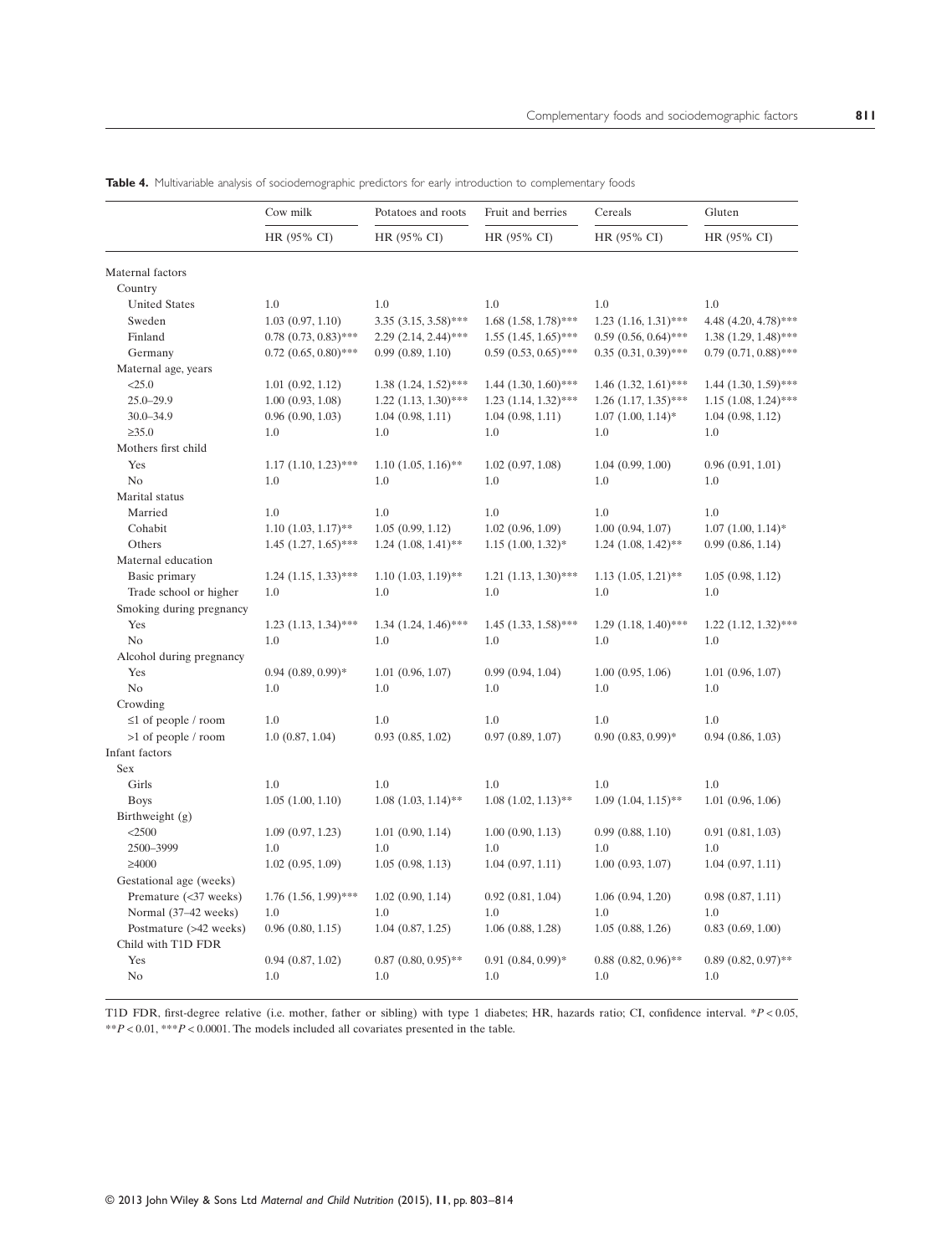fruits and berries, and cereals were introduced somewhat earlier to boys than to girls. However, we did not observe any gender differences in duration of breastfeeding.

Premature births (<37 weeks) were associated with shorter duration of breastfeeding (exclusive and any) and earlier introduction to cow's milk. These associations were likely due to complications that typically occur among premature infants, such as separation from the mother because of intensive care, as well as immature suckling and swallow coordination. In this population, LBW was only associated with shorter duration of any breastfeeding. Neither premature births nor LBW were associated with earlier introduction to solid foods in this study.

Many of our findings on sociodemographic factors and infant feeding practices were consistent with previous studies, especially young maternal age (<25 years) and low maternal education (<12 years). These factors has often been reported to be associated with both short duration of breastfeeding and early introduction of solid foods (Gudnadottir *et al*. 2006; Rebhan *et al*. 2009; Scheiss *et al*. 2010; Erkkola *et al*. 2012). Both determinants are also used as characteristics of lower socioeconomic status.

Single parenting has been described as a potential factor for short breastfeeding duration and early introduction to complementary foods in the systemic review by Wijndaele *et al*. (2009). In our study, a similar association was seen. Infants living with a single mother were more likely to be breastfeed for a shorter duration (exclusive and any) and to be introduced to complementary foods (cow's milk, root vegetables, cereals) earlier.This may be a consequence of lack of social support (and paternal support) and increased stress because of single parenting.

Almost 12% of the infants in our study population have a mother, father or a sibling with T1D. The presence of T1D in a FDR was not associated with breastfeeding habits, although we did observe that infants with T1D relatives were introduced later to complementary foods such as roots and potatoes, fruits and berries, cereals, and gluten-containing cereals than infants without a T1D relative. Cow's milk, gluten and fruits, berries, and roots have been associated with an increased risk for islet autoimmun-

ity and T1D (Norris *et al*. 2003; Ziegler *et al*. 2003; Virtanen *et al*. 2006; Holmberg *et al*. 2007). These reports on risk for T1D may have affected decisions of when to start introducing complementary foods to the infant in our study population. We observed that complementary feeding were started later in Germany compared with the other TEDDY countries. This difference in behaviour may be explained by the fact that there is a much larger proportion of infants with a relative with T1D in Germany (42%) compared with other TEDDY countries. On the other hand, Hummel *et al*. (2007) reported that reduced breastfeeding duration in a FDR population was only associated with the maternal T1D status, and not with the paternal or sibling FDR status. A European multicentre study also describes later introduction to complementary foods in a German general population compared with similar populations in four other European countries (Scheiss *et al*. 2010).

The limitation of this study was that the study population represented children who were genetically at elevated risk for T1D and the parents knew it by the time when complementary feeding was started. This may have had an impact on food introduction pattern and overall generalizability because of existing literature and recommendations related to feeding and T1D risk. However, very few studies have compared breastfeeding and complementary food introduction and associated sociodemographic characteristics of the family between countries and continents using similar populations and the same methods. The results were well in concordance with earlier knowledge of country-specific infant feeding patterns, e.g. early introduction to gluten in Sweden. Our results also confirmed that the infants of younger, less educated, smoking mothers are still at higher risk of being fed in ways that are not in compliance with infant feeding recommendations.

In conclusion, it has been shown that both cultural and sociodemographic factors were associated with short duration of breastfeeding and early introduction to complementary foods in this multinational cohort study. Country of residence was an important determinant for both the duration of breastfeeding and for the timing of first introduction to complementary foods. Almost 20% of our study population was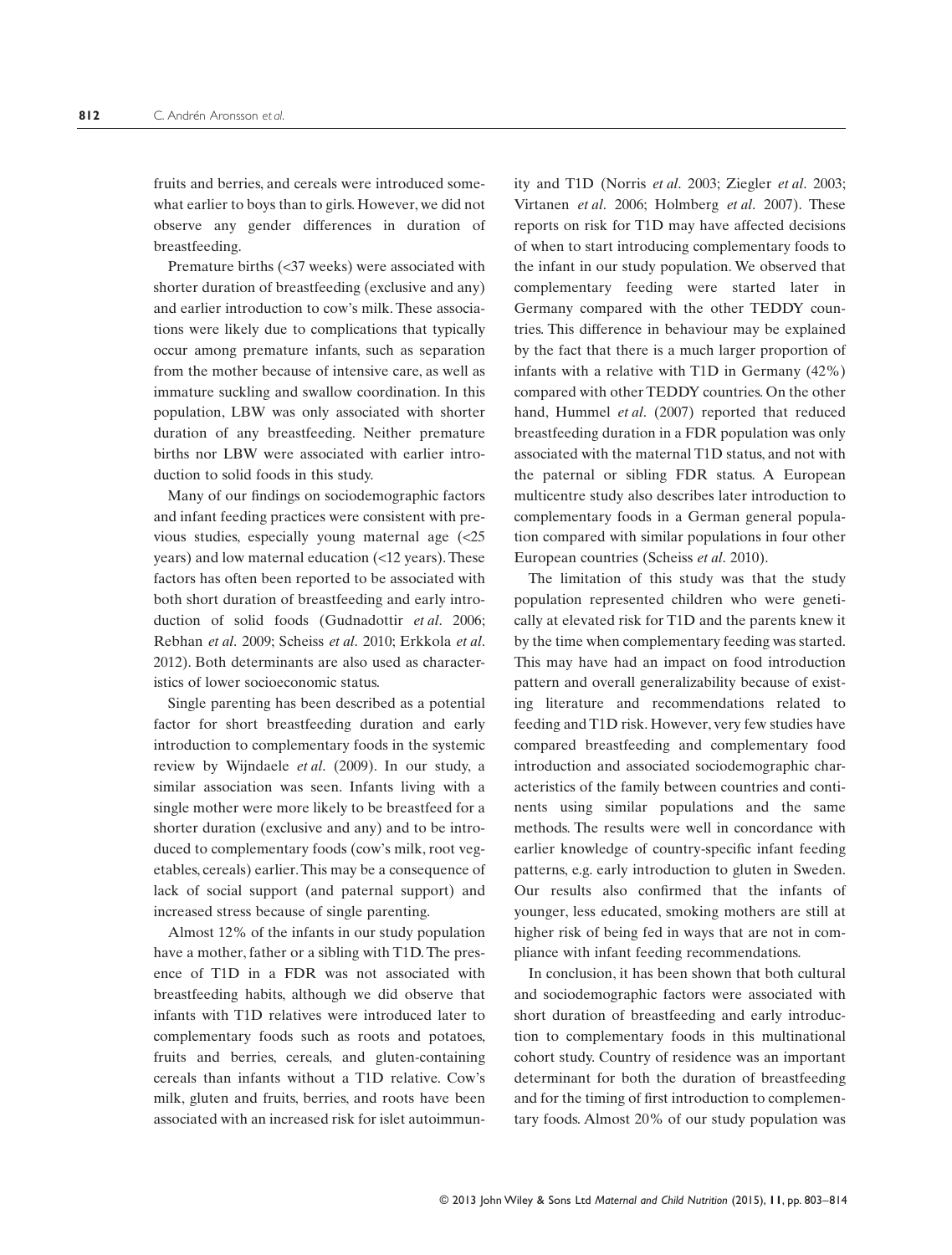introduced to complementary before 4 months of age. Smoking during pregnancy, young maternal age, and low maternal education were all predictors of short duration of breastfeeding and of early introduction to complementary foods. Families with a history of T1D seem to delay the introduction of foods that had earlier been implicated in increasing the risk for islet autoimmunity. Given the cited association between early food introduction and risk for T1D observed in other similar cohorts, these findings may be used as preventive tools within the public health area.

# **Acknowledgement**

The authors express their gratitude to the children and parents who participated, and wish to thank the TEDDY staff for excellent collaboration over the years.

## **Source of funding**

This study is funded by U01 DK63829, U01 DK63861, U01 DK63821, U01 DK63865, U01 DK63863, U01 DK63836, U01 DK63790, UC4 DK63829, UC4 DK63861, UC4 DK63821, UC4 DK63865, UC4 DK63863, UC4 DK63836 and UC4 DK95300, and contract no. HHSN267200700014C from the National Institute of Diabetes and Digestive and Kidney Diseases (NIDDK), National Institute of Allergy and Infectious Diseases (NIAID), National Institute of Child Health and Human Development (NICHD), National Institute of Environmental Health Sciences (NIEHS), Juvenile Diabetes Research Foundation (JDRF), and Centers for Disease Control and Prevention (CDC).

# **Conflicts of interest**

The authors declare that they have no conflicts of interest.

# **Contributions**

CAA drafted and wrote the manuscript. KV conducted the statistical analysis. CAA, UU, JY, SMV and JMN contributed to the interpretation of the results. SMV and JMN contributed in the study design and the overall academic supervision. All authors contributed in the results presentation and were involved in preparing the final manuscript.

## **References**

- Agostini C., Desci T., Fewtrell M., Goulet O., Kolacek S., Koletzko B. *et al*. (2008) Complementary feeding: a commentary by the ESPGHAN Committee on Nutrition. *Journal of Pediatric Gastroenterology and Nutrition* **46**, 99–110.
- Alder E.M., Williams F.L.R., Anderson A.S., Forsyth S., Florey C.du V. & van der Velde P. (2004) What influences the timing of the introduction of solid foods to infants? *The British Journal of Nutrition* **92**, 527–531.
- Erkkola M., Pigg H.-M., Virta-Autio P., Hekkala A., Hyppönen E., Knip M. *et al*. (2005) Infant feeding patterns in the Finnish type 1 diabetes prediction and prevention nutrition study cohort. *European Journal of Clinical Nutrition* **59**, 107–113.
- Erkkola M., Salmenhaara M., Nwaru B.I., Uusitalo L., Kronberg-Kippliä C., Ahonen S. *et al*. (2012) Sociodemographic determinants of early weaning: a Finnish birth cohort study in infants with human leucocyte antigen-conferred susceptibility to type 1 diabetes. *Public Health Nutrition* **16**, 296–304.
- Grote V., Schiess S.A., Closa-Monasterolo R., Escribano J., Giovannini M., Scaglioni S. *et al*. (2011) The introduction of solid food and growth in the first 2 y of life in the formula-fed children: analysis of data from a European cohort study. *The American Journal of Clinical Nutrition* **94**, 1785S–1793S.
- Grummer-Strawn L., Scanlon K. & Fein S. (2008) Infant feeding and feeding transitions during the first year of life. *Pediatrics* **122**, S36–S42.
- Gudnadottir M., Gunnarsson B.S. & Thorsdottir I. (2006) Effects of sociodemographic factors on adherence to breastfeeding and other important infant dietary recommendations. *Acta Paediatrica* **95** (4), 419–424.
- Hagopian W.A., Erlich H., Lernmark Å., Rewers M., Ziegler A.G., Simell O. *et al*. (2011) The Environmental Determinants of Diabetes in the Young (TEDDY): genetic criteria and international diabetes risk screening of 421 000 infants. *Pediatric Diabetes* **12**, 733–743.
- Holmberg H., Wahlberg J., Vaarala O., Ludvigsson J. & ABIS Study Group (2007) Short duration of breastfeeding as a risk-factor for *β*-cell autoantibodies in 5-year old children from the general population. *The British Journal of Nutrition* **97**, 111–116.
- Hörnell A., Hernell O. & Silfverdal S.A. (2013) Breastfeeding and adaption to solid foods for healthy